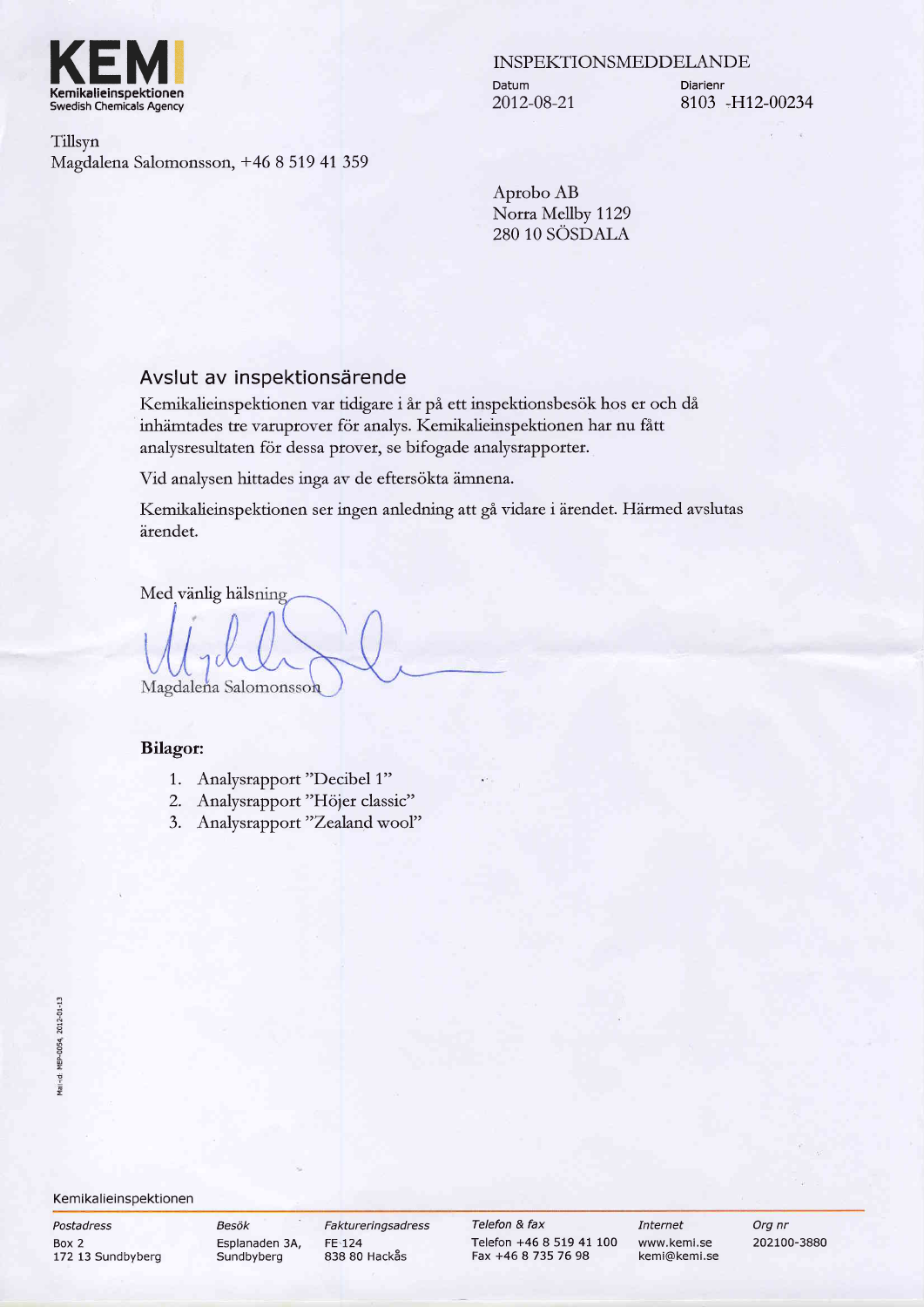

Intertek Consumer Goods GmbH - Würzburger Straße 152 - 90766 Fürth - Germany

Kemikalieinspektion Esplanaden 3A, Box 2 172 13 Sundbyberg Sweden

Fürth, 20.06.2012

# Test report No FUHL1213478

Arrival in lab: 18.05.2012; processing time: 18.05. - 20.06.2012 Lab Director: Kerstin Scharrer

General note: Copying this test report partially is permitted only in agreement with the contracted lab. The tests results refer only to the tested item. This report consists of 2 pages.

The test method signed with \* is not listed in the attachment of the accreditation certificate.

### **Sample description: Flooring**

| <b>No</b> | <b>Company</b> | Diarie no      | Name of floor | art no | <b>Batch</b> | Fabric                            |
|-----------|----------------|----------------|---------------|--------|--------------|-----------------------------------|
| 10        | Aprobo         | 8103-H12-00234 | Decibel 1     |        |              | l svnthetic rubber<br>+ polyester |



### Tested components: Cross section of 3-layer-Flooring, inseparable

Remark: double determination  $(A + B)$  for each parameter.

- Test results see next pages -

Intertek Consumer Goods GmbH Tel.: +49 911 74075 0 Würzburger Straße 152 90766 Fürth, Germany

Fax: +49 911 74075 30 cg.germany@intertek.com USt-IdNr. DE169317871

Sitz Fürth Amtsgericht Fürth, HRB 5756 Geschäftsführer Kay Grönhardt **Rainer Mast** 

Durch die DAkk5 nach DIN EN ISO/IEC<br>17025 akkreditiertes Prüflaboratorium<br>Die Akkreditierung gilt für die in der<br>Urkunde aufgeführten Prüfverfahren.